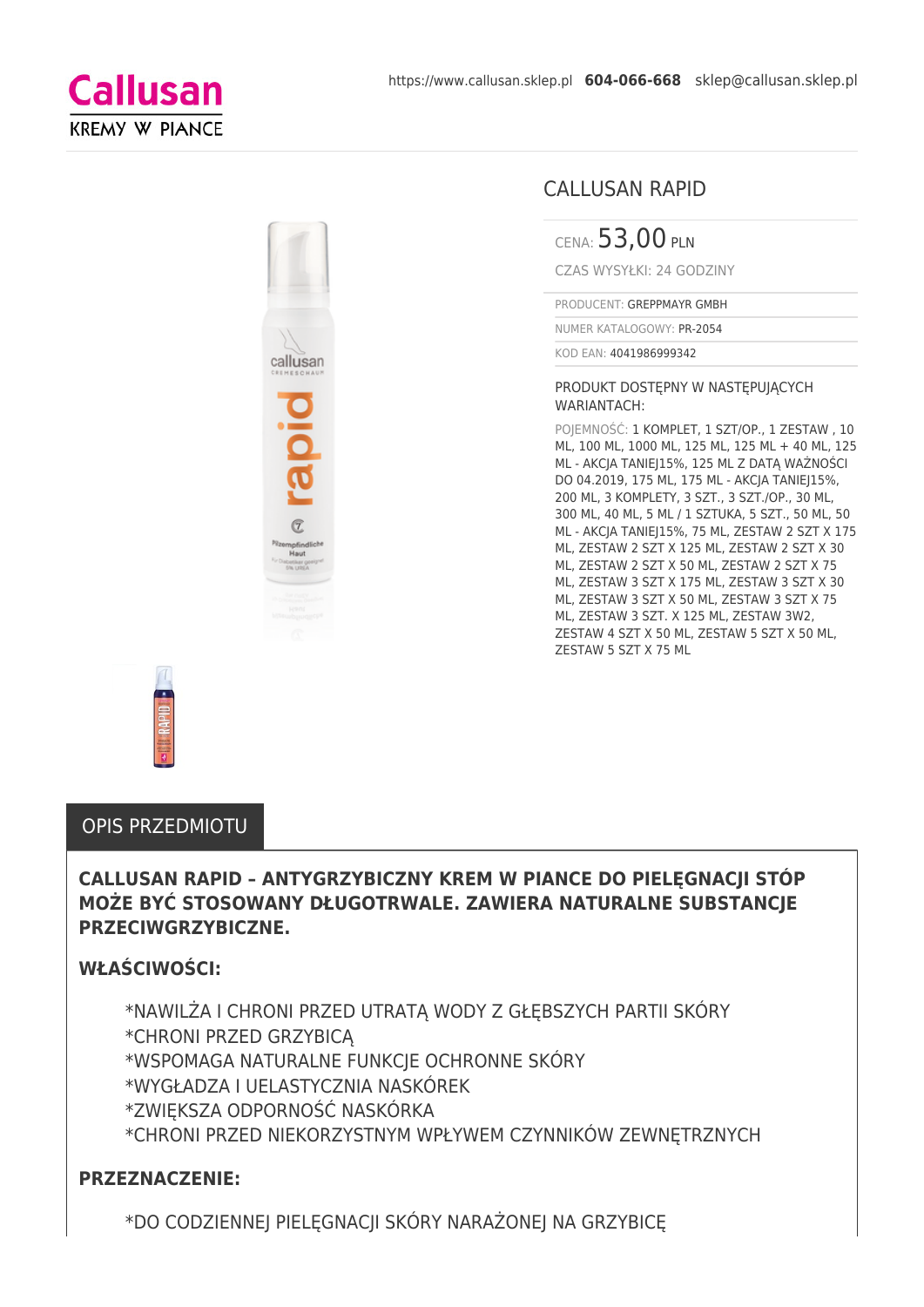\*WSPOMAGAJĄCO PRZY GRZYBICY \*DLA OSÓB AKTYWNYCH FIZYCZNIE \*ODPOWIEDNI DLA DIABETYKÓW

# **SKŁADNIKI AKTYWNE:**

MOCZNIK 5%, MASŁO SHEA, WYCIAG Z CZARNEJ PORZECZKI, EKSTRAKT Z POROSTU **ISLANDZKIEGO** 

# **WŁAŚCIWOŚCI KREMÓW W PIANCE CALLUSAN:**

\*WYGODNE W UŻYCIU \*ŁATWO SIĘ ROZPROWADZAJĄ \*SZYBKO SIĘ WCHŁANIAJĄ I NIE POZOSTAWIAJĄ NIEPRZYJEMNEGO UCZUCIA LEPKOŚCI \*NIE POZOSTAWIAJĄ FILMU I NIE ZATYKAJĄ PORÓW \*PRZENIKAJĄ DO GŁĘBOKICH WARSTW SKÓRY \*POZWALAJĄ NA ZAŁOŻENIE SKARPET LUB RAJSTOP ZARAZ PO APLIKACJI \*HERMETYCZNE OPAKOWANIA ZAPEWNIAJĄ DŁUGĄ TRWAŁOŚĆ I ZACHOWUJĄ WYSOKĄ JAKOŚĆ PRODUKTÓW \*BARDZO WYDAJNE, POZWALAJĄ NA 140-160 APLIKACJI

# **SPOSÓB UŻYCIA:**



WSTRZĄSNĄĆ PRZED UŻYCIEM. APLIKOWAĆ DOZOWNIKIEM SKIEROWANYM W DÓŁ. NIEWIELKĄ ILOŚĆ KREMU (WIELKOŚCI ORZECHA WŁOSKIEGO) WMASOWAĆ W OCZYSZCZONĄ I SUCHĄ SKÓRĘ

# **SKŁAD:**

AQUA, ISOBUTANE, GLYCERIN, UREA, C12‐13 ALKYL LACTATE, C12‐15 ALKYL BENZOATE, CETEARYL ALCOHOL, RIBES NIGRUM SEED OIL, CETEARYL GLUCOSIDE, HEXYLDECANOL, HEXYLDECYL LAURATE, SORBITOL, PHENOXYETHANOL, PROPANE, SODIUM CAPROYL/LAUROYL LACTYLATE, SODIUM LAUROYL SARCOSINATE, PALMITIC ACID, BUTYROSPERMUM PARKII BUTTER, STEARIC ACID, BUTANE, ETHYLHEXYLGLYCERIN,